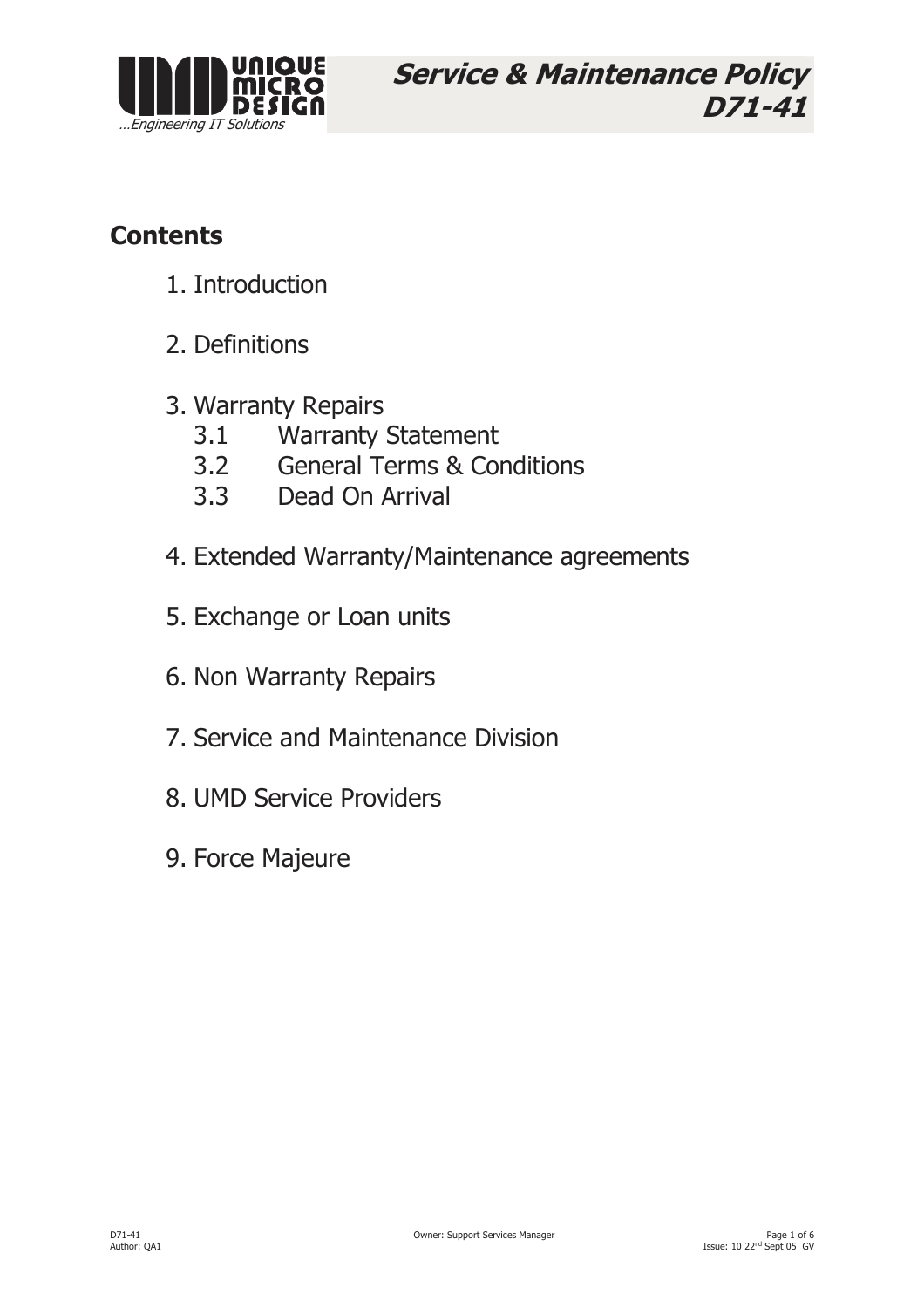

## 1.0 Introduction

- 1.1 This document outlines the *Unique Micro Design Pty Ltd* (UMD) servicing, repair and maintenance policy for UMD supplied and supported equipment, encompassing warranty, extended warranty, maintenance agreements and non-warranty periods.
- 1.2 It also details UMD business partner model for UMD Service Providers.

#### 2.0 Definitions

- 2.1 **Consumables:** These are items supplied with the equipment than can be replaced during the life of the equipment. They do not have a serial number.
- 2.2 **Customer:** The end user of the product.
- 2.3 Dealer: On-seller of UMD equipment to the Customer.
- 2.4 **Equipment:** Products that are sold and supported by UMD.
- 2.5 **Service Providers (SP):** are registered  $3<sup>rd</sup>$  UMD Service Providers or registered Dealers that provide after sales hardware support, maintenance and or repair of equipment. Services typically will include; installation, exchange units or loans, maintenance and return to base repair.
- 2.6 **SMD:** Service and Maintenance Division
- 2.7 **UMD:** Unique Micro Design Pty Ltd.

#### 3.0 Warranty Conditions

- 3.1 All Equipment supplied by UMD is covered under a UMD or manufacturer's warranty for the period specified by the manufacturer or as listed on the UMD web site.
- 3.2 In the event of warranty claims, UMD will repair or replace defective parts and workmanship subject to the conditions below.
- 3.3 Warranty Repairs: All warranty repairs are performed at UMD in a workshop basis.
- 3.4 Proof of Warranty: It is the Customer's responsibility to provide proof of warranty, ie place and date of purchase, otherwise delays in repair may be encountered
- 3.5 Delivery: It is the Customer or Dealers responsibility to deliver equipment supplied for repair. UMD will not accept any associated freight or insurance cost, risk or liability for storage, handling and transport of Customers' Equipment outside of UMD premises.
- 3.6 Returns: UMD will bear the responsibility of returning the Equipment to the Customer or Dealer using a UMD nominated courier.
- 3.7 No fault found: In the event that no fault is found with the Equipment, or that "faults" are attributed to incorrectly installed equipment (eg. incorrect switch settings) then a minimum service fee and freight cost may be charged.
- 3.8 Disclaimers: The following items are not covered by warranty:
	- Where misuse, mishandling, neglect, adjustments have caused a defect, damage caused by accident, non-adherence to operating and maintenance instructions and improper voltage.
	- Failure resulting from use of the Equipment under arduous or unreasonable climatic or operating conditions.
	- Unauthorised personnel have serviced the Equipment.
	- Failure resulting from installation errors or incorrect installation procedure.
	- Where failure is caused by consumables not complying with manufacturer's recommendation or acceptable industry standards.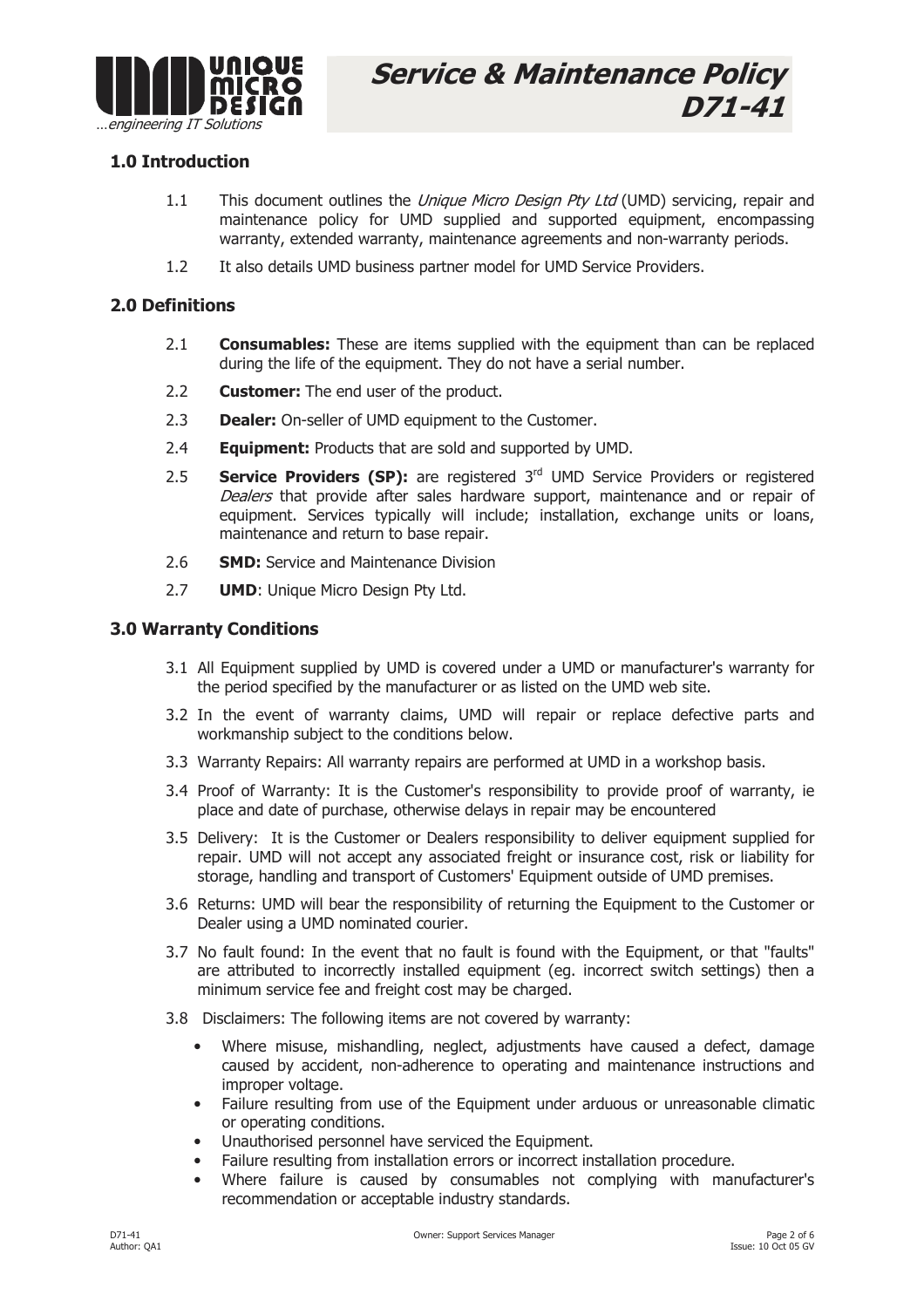

- Equipment that has had identification marks and numbers altered or removed.
- Paper jams in printers.
- Normal maintenance and service adjustments as part of equipment operating instructions.
- Consumables or software. This includes, but not limited to, the following items: belts, cables, cathode ray tubes, cutter blades, diskettes, lamps, laser tubes, lenses, magnetic heads, print ribbons, print heads, protective stationary and windows.
- Equipment that has been received with inadequate or unsuitable packaging.
- All spare parts and exchange spare parts, once installed are not covered by warranty, however all claims are handled on a case by case basis.
- 3.9 Equipment that is not found to be within warranty will be treated as a "non-warranty repair".
- 3.10 Assignment: Assignment of warranty is automatically granted to the Customer on purchase of Equipment from either UMD or a Dealer. The commencement of the warranty period is subject to UMD's suppliers' conditions.
- 3.11 Liability: UMD shall not be under any liability to the Customer for any delay in supply, loss or damage of the Equipment. Consequential liability is limited to the cost or replacement of the Equipment only.

#### 3.12 "Dead on Arrival" DOA

- 3.13 DOA are products that have been found to be faulty on first inspection or operation. This may occur at any stage within the supply chain. Products that have been in use, even for short period of time are not deemed as DOA. Normal warranty procedures should then be followed.
- 3.14 DOA returns are organised by Sales (not service). UMD sales staff, at their discretion, may authorise a replacement rather than have it returned for warranty repair. If so they will issue a Return Authorisation Number.
- 3.15 DOA returns should be returned in the original packaging with all the relevant options as supplied. A Return Authorisation Number must be clearly displayed on the packaging.

#### 4.0 Extended Warranty/Maintenance Agreements

- 4.1 Extended warranties are available for time periods and fees as specified in a maintenance agreement certificate.
- 4.2 Standard Warranty: UMD general terms and conditions shall apply except for Fair Wear and Tear of parts that have worn out during this period that were expected to last the manufacturers specifications are inclusive. This includes parts and labour, however this excludes consumable items as detailed above.
- 4.3 Application:
	- Extended Warranties can only be applied to UMD supplied or supported Equipment and normally at the time of purchase from UMD.
	- A certificate will be issued listing the equipment schedule covered by the extended warranty by the SMD.
	- The certificate number must be supplied on request for a warranty repair and clearly marked on the delivery paper work and/or packaging.
- 4.4 Renewal: Extended Warranties can be renewed up to a period of 3 years from date of purchase, unless otherwise advised in writing. Extended warranty periods must be contiguous.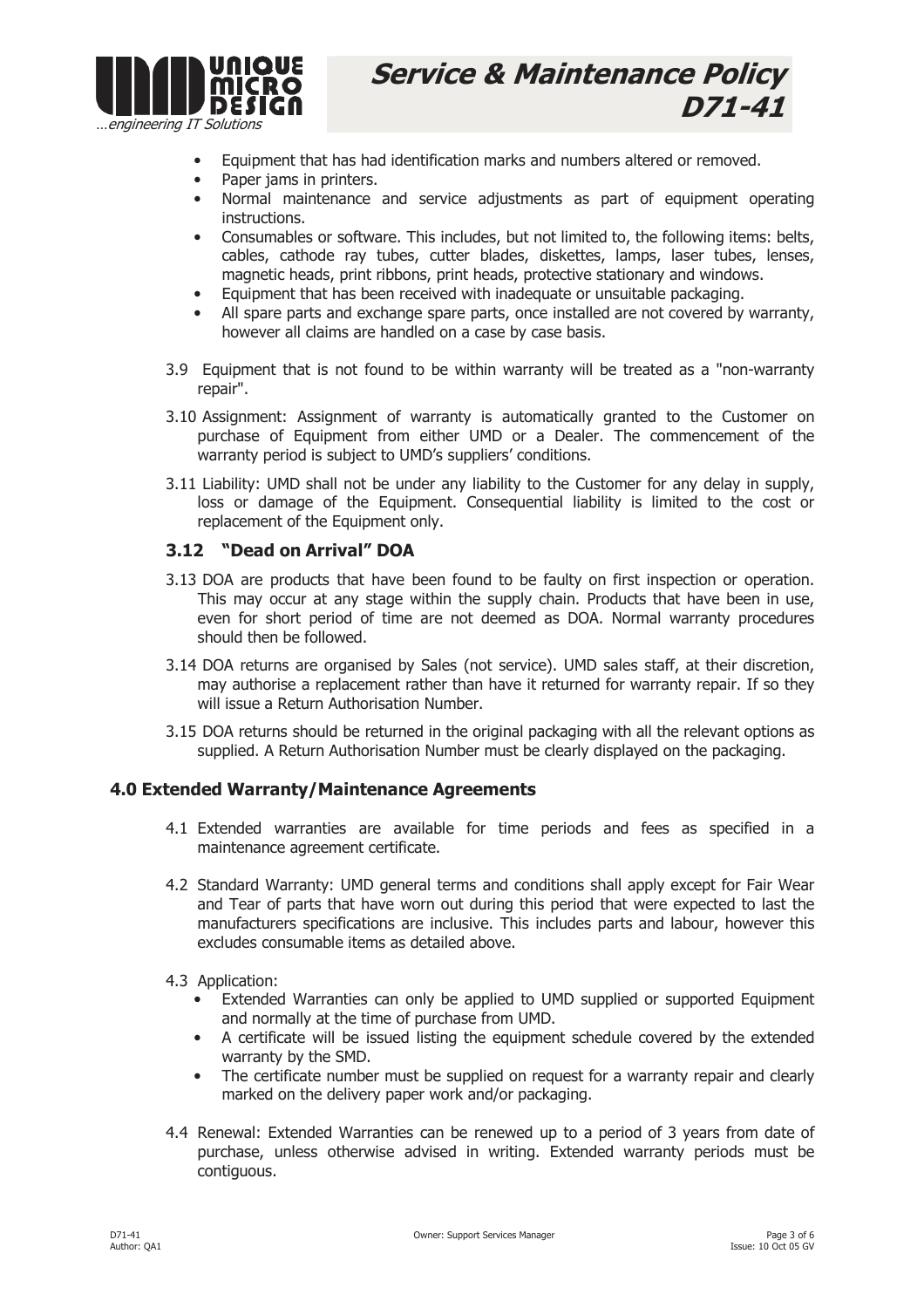

4.5 Chargeable Service: UMD and SP shall be entitled to charge their normal service fee for service on Equipment which is found not to comply with the terms and condition of this agreement.

#### 5.0 Exchange/Swap units

- 5.1 Exchange or loaner units are the supply of exchange equipment while under warranty or a maintenance agreement to minimise down time. Equipment is simply exchanged from allocated UMD stock pool reserved for this purpose.
- 5.2 Time: The turn around time for the exchange process will be less than 2 working days from arrival at the service facility, subject to 5.6.
- 5.3 Transfer of Title: The title of the equipment supplied under exchange will transfer to the original title owner of the equipment. Likewise the title of the equipment claimed under warranty will be transfer to UMD. UMD has no obligation to re-exchange equipment once exchanged.
- 5.4 Continuance: the same terms and conditions of the original equipment will cover the exchanged equipment supplied.
- 5.5 Stock: UMD will hold spare equipment as agreed at the time of Warranty Exchange purchase. Exchange stock remains the property of UMD and must be returned at the end of the agreed time frame. Failure to do so will incur chargeable costs to the first purchaser (dealer/customer). Reserved exchange stock must not be used until authorisation is required from UMD.
- 5.6 Liability: UMD is not liable for any delay in supply, loss or damage, including consequential loss, while equipment is being repaired.

#### 6.0 Non-Warranty Repair

- 6.1 Equipment may be returned to UMD for Non-Warranty Repairs subject to the following terms and conditions.
- 6.2 Delivery: It is the Customer's or Dealer's responsibility to deliver and pick up Equipment supplied for Non-Warranty Repair. UMD will not accept any associated freight or insurance cost, risk or liability for the storage, handling and transport of Customers Equipment outside of UMD premises, unless special arrangements have been made.
- 6.3 Warranty: Only workmanship and material supplied in servicing the Equipment are covered for a period of 90 days. Warranty for consumables are not covered but are subject to the discretion of the SMD.
- 6.4 Liability: UMD is not liable for any delay in supply, loss or damage including consequential loss, to equipment repaired.

### 7.0 Service & Maintenance Division

- 7.1 UMD Service & Maintenance Division (SMD) administrates and supports all UMD internal and external Service Providers.
- 7.2 UMD policy on servicing and maintenance enables Customer's and third party service and maintenance companies (service providers) the ability to service and or maintain UMD equipment themselves. It is UMD's policy, to make available where possible, spare parts, service manuals, technical support and training to facilitate this.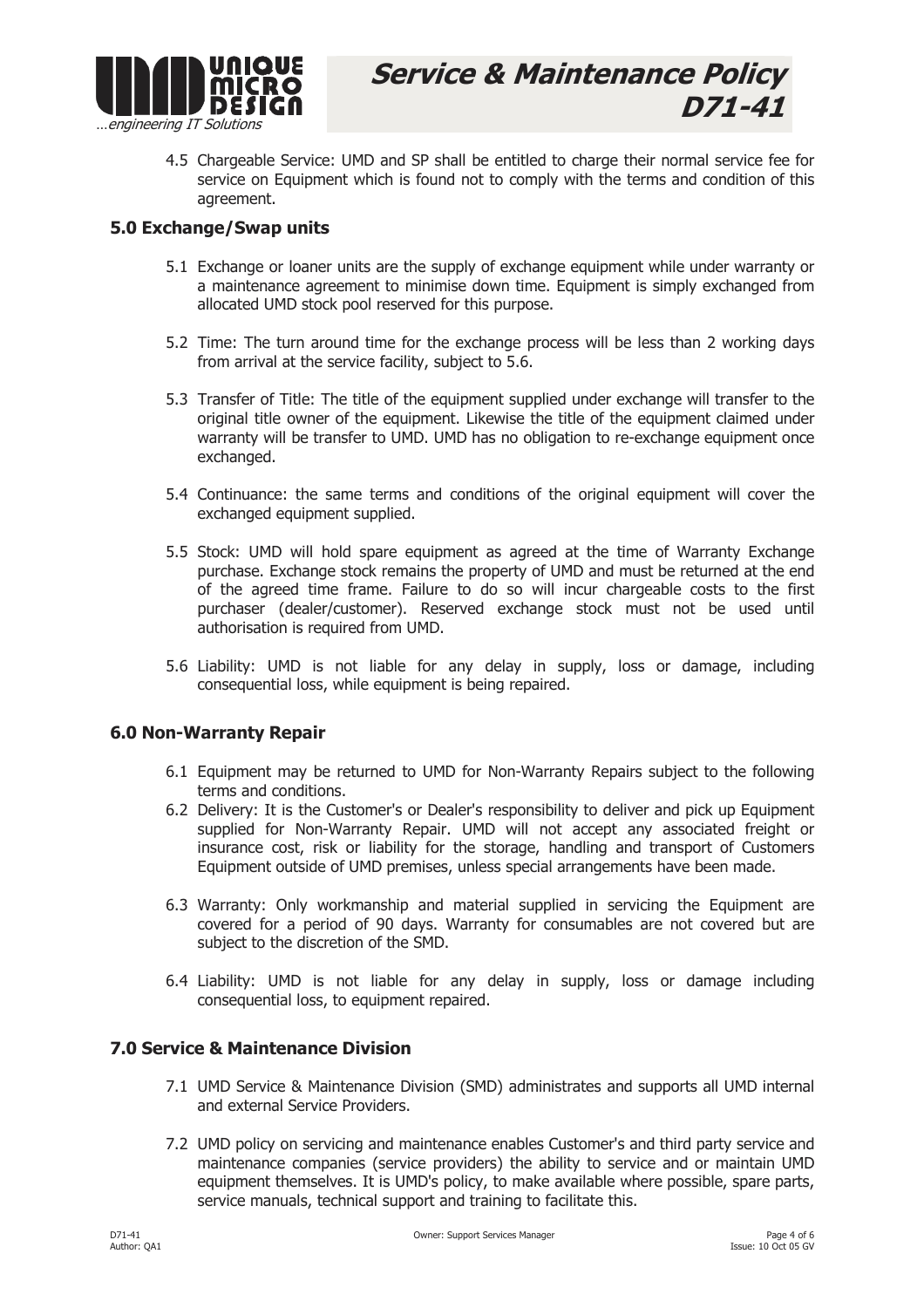

7.3 The key functions of the SMD are to provide:

- service and maintenance for all UMD customers
- manage extended warranties
- technical support
- maintain technical documentation and service manuals
- spare parts
- service training
- 7.4 Spare Parts: Supply of spare parts is an important function of the SMD. The SMD generates a rebuild/exchange program that enhances customer support. The advantages are, quicker repair turn around, quality standard of repair and are cost effective. Exchange parts can only be sent prior to receiving the faulty unit. Exchange parts that are returned must be in a repairable condition. Physical damage to the PCB, damage to PCB tracks or pads and incomplete components or parts will not be accepted. All spare parts and exchange spare parts, once used are not covered by warranty. However each claim is handled individually at the discretion of the SMD Manager.

#### 8.0 UMD Service Providers

- 8.1 Service Providers are organisations registered by UMD that wish to support, repair or maintain UMD supplied equipment. This can be done in a combination of one or more of the following functions:
	- (a) Product Support by providing product operational support and assisting in identifying hardware and software problems.
	- (b) On-site Service or Maintenance by providing loan or replacement equipment, on-site maintenance, repair and site installation.
	- (c) Service Centre provide physical repair of equipment. (or optional Authorised Service Centre ASC)
- 8.2 SPs are registered with UMD comply with certain criteria and standards as set out by UMD including appropriately trained staff and technicians. These will be certificated, indicating compliance with UMD requirements.
- 8.3 UMD will require SP staff to under go nominated product training by UMD, for which Certificates will be issued.
- 8.4 SP will be entitled to utilise UMD SP business partner logo and branding. Plaques will be providing detailing their status with UMD and can be reproduced in various marketing support materials.
- 8.5 SP may also apply to become an Authorised Service Centre (ASC). ASC can provide warranty work on UMD's behalf.
- 8.6 SP are required to:
	- Have suitably trained staff (i.e. certificated by UMD)
	- Set aside a nominated service area
	- Hold a nominated amount of spare parts
	- Warranty their own work
	- Display UMD SP certification

### 9.0 Force Majeure